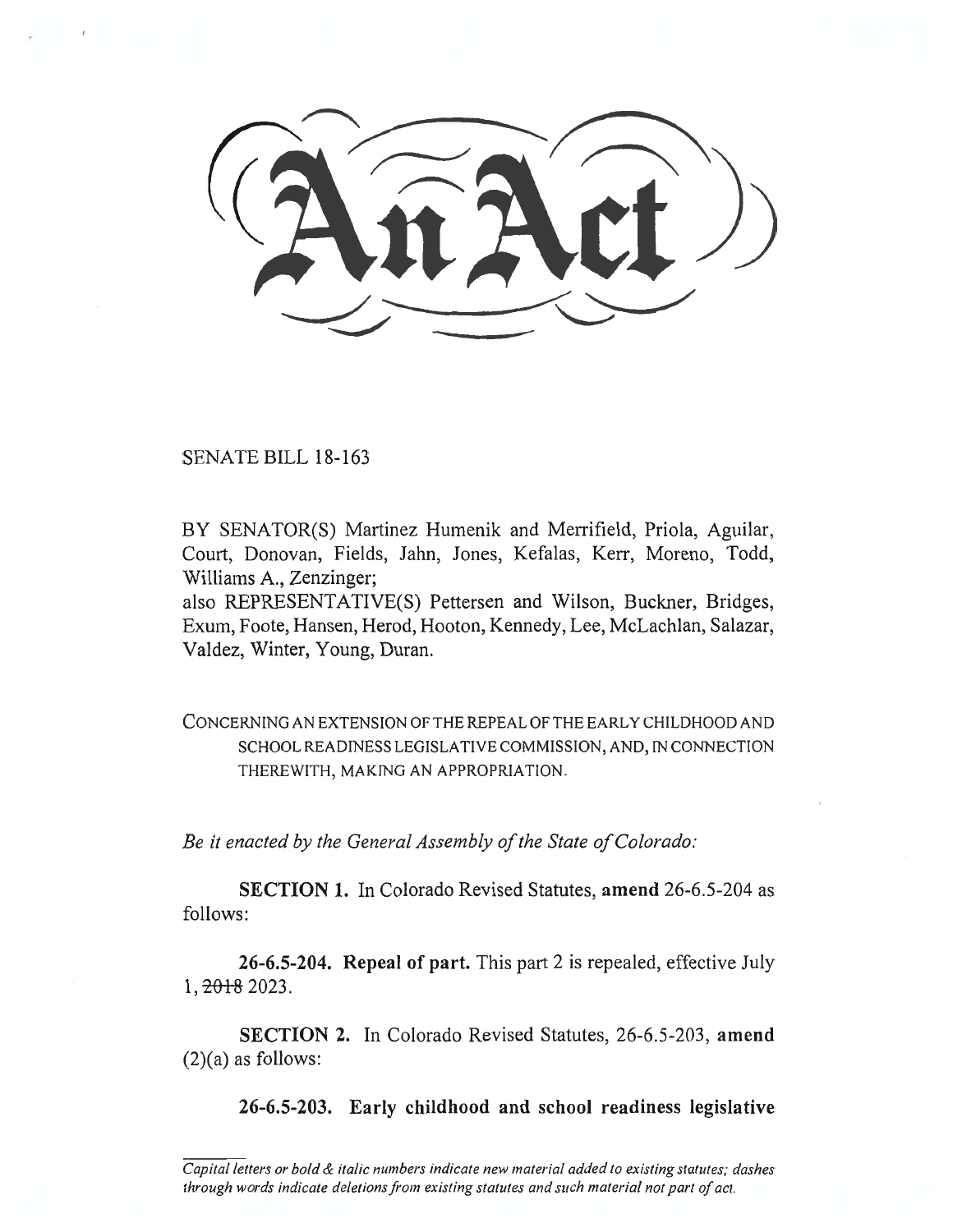**commission - creation - membership - duties - funding.** (2) (a) The commission shall MAY meet at least four times annually. The DIRECTOR OF RESEARCH OF THE LEGISLATIVE COUNCIL AND THE DIRECTOR OF THE OFFICE OF LEGISLATIVE LEGAL SERVICES SHALL PROVIDE STAFF ASSISTANCE TO THE INTERIM COMMITTEE. The commission shall study issues concerning early childhood and school readiness, including but not limited to health care, mental health, parental involvement, family support, child care, and early learning. The commission shall solicit input from members of the public, especially those individuals with expertise related to early childhood and school readiness issues, to aid the commission in its work. The commission shall consult with the early childhood leadership commission, created in section 26-6.2-103, with regard to policies concerning early childhood and school readiness.

**SECTION 3. Appropriation.** (1) For the 2018-19 state fiscal year, \$31,155 is appropriated to the legislative department. This appropriation is from the general fund. The legislative department may use this appropriation as follows:

(a) \$25,911 for use by the legislative council for personal services, which amount is based on the assumption that the legislative council will require an additional 0.4 FTE; and

(b) \$5,244 for use by the general assembly for travel and per diem expenses.

**SECTION 4. Safety clause.** The general assembly hereby finds,

## PAGE 2-SENATE BILL 18-163